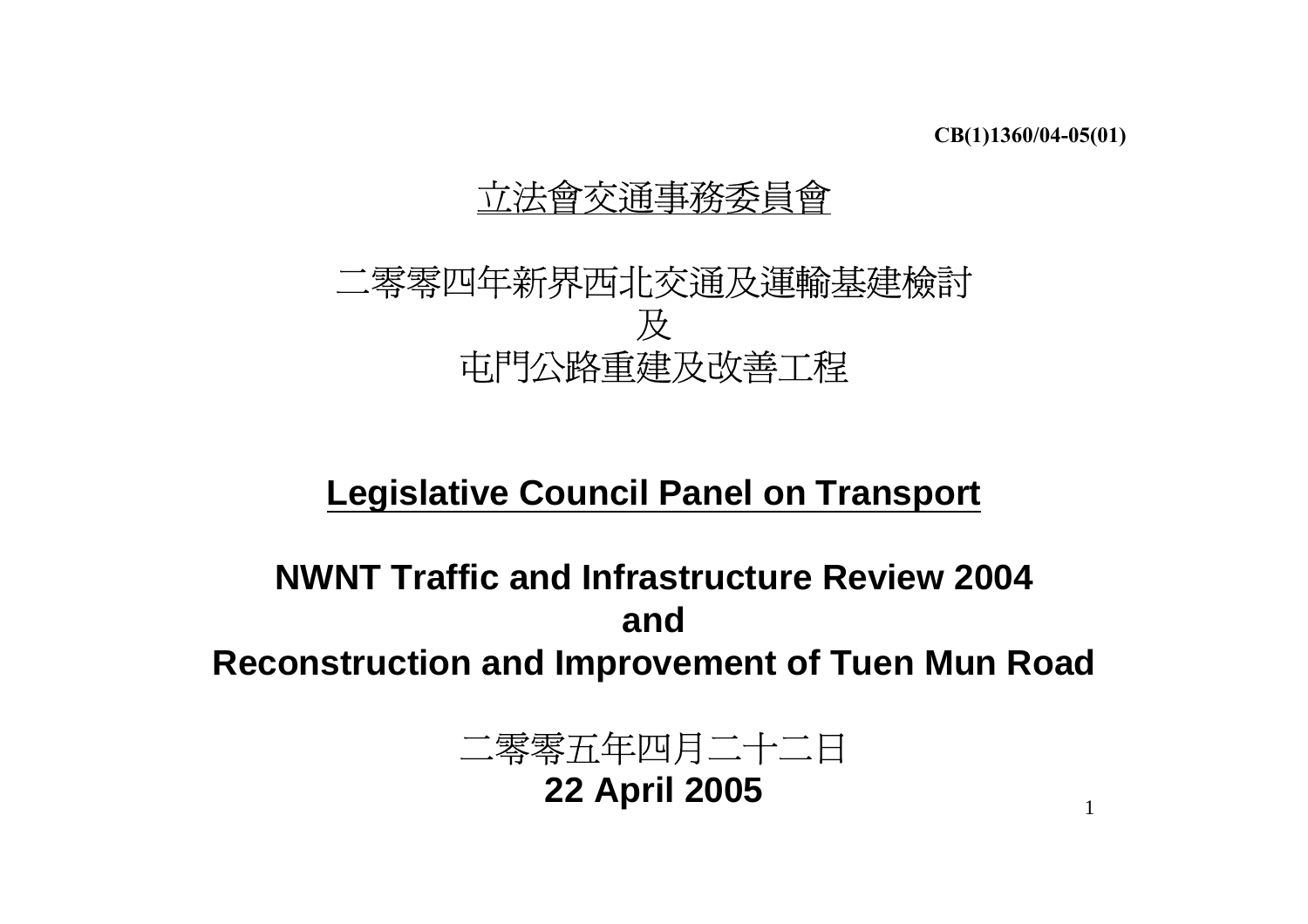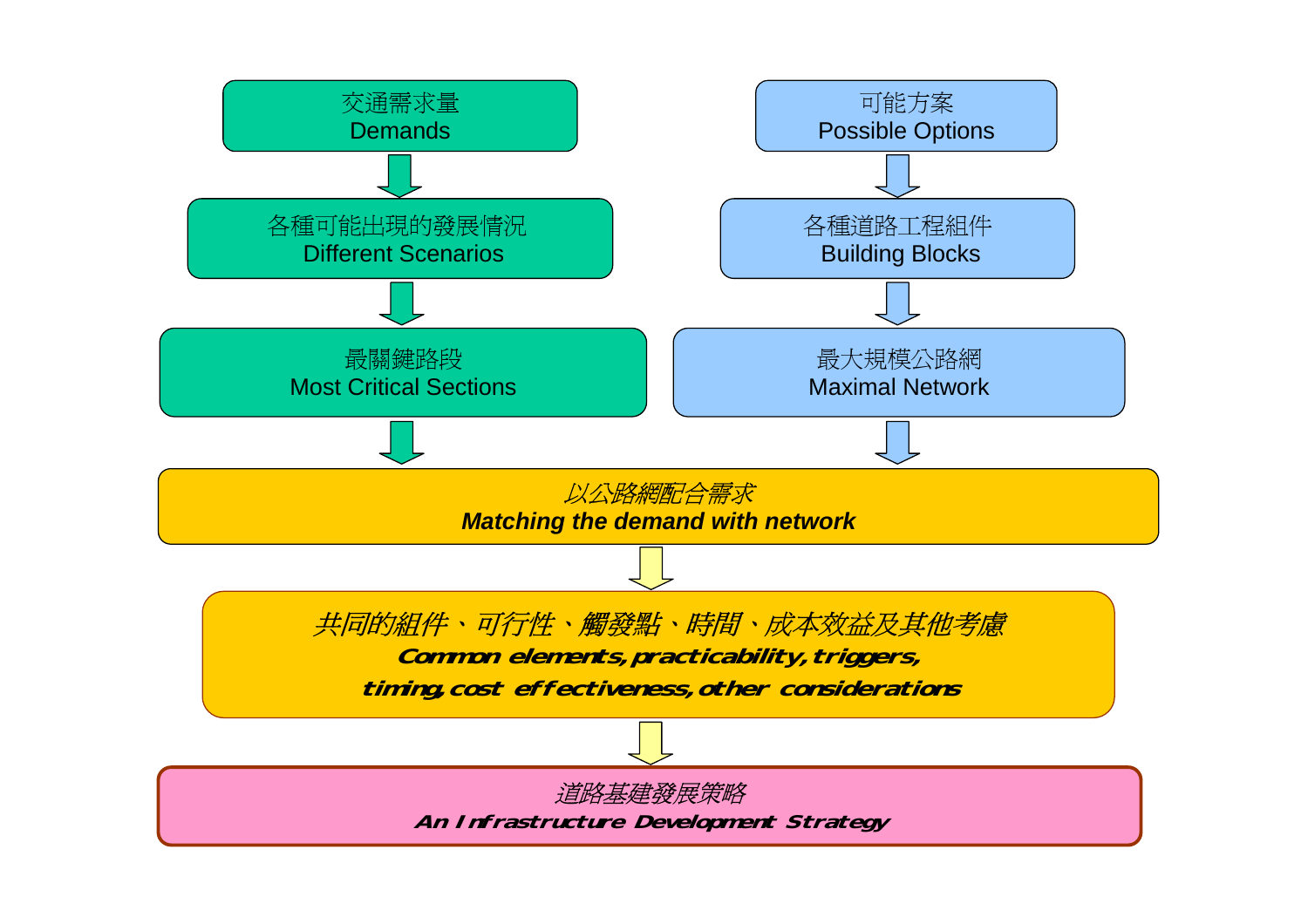## 擬議公路發展組合 **Proposed Highway Network Proposed Highway Network**

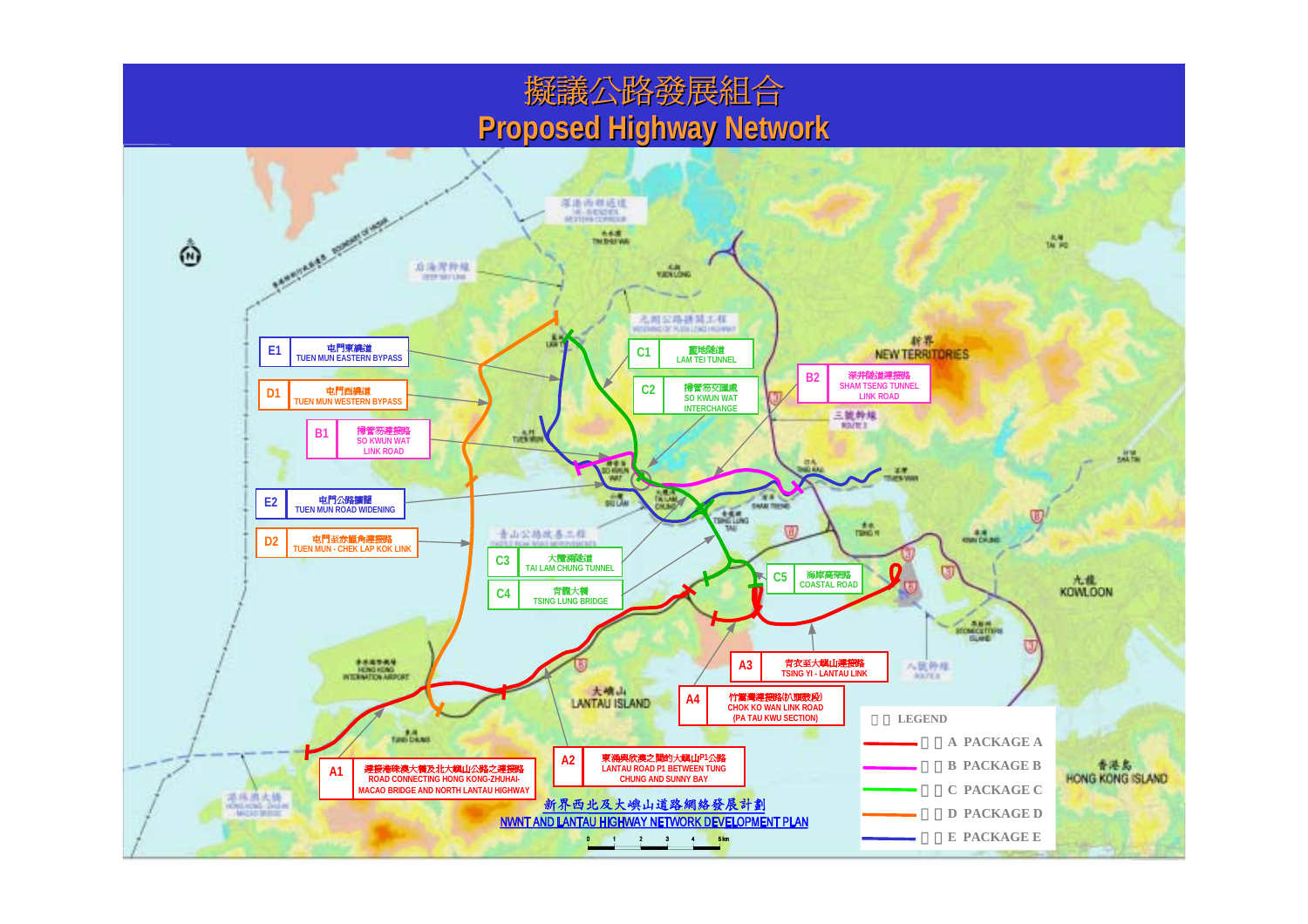### 基本公路網的交通狀況 **Traffic Condition Under Base Network Traffic Condition Under Base Network**

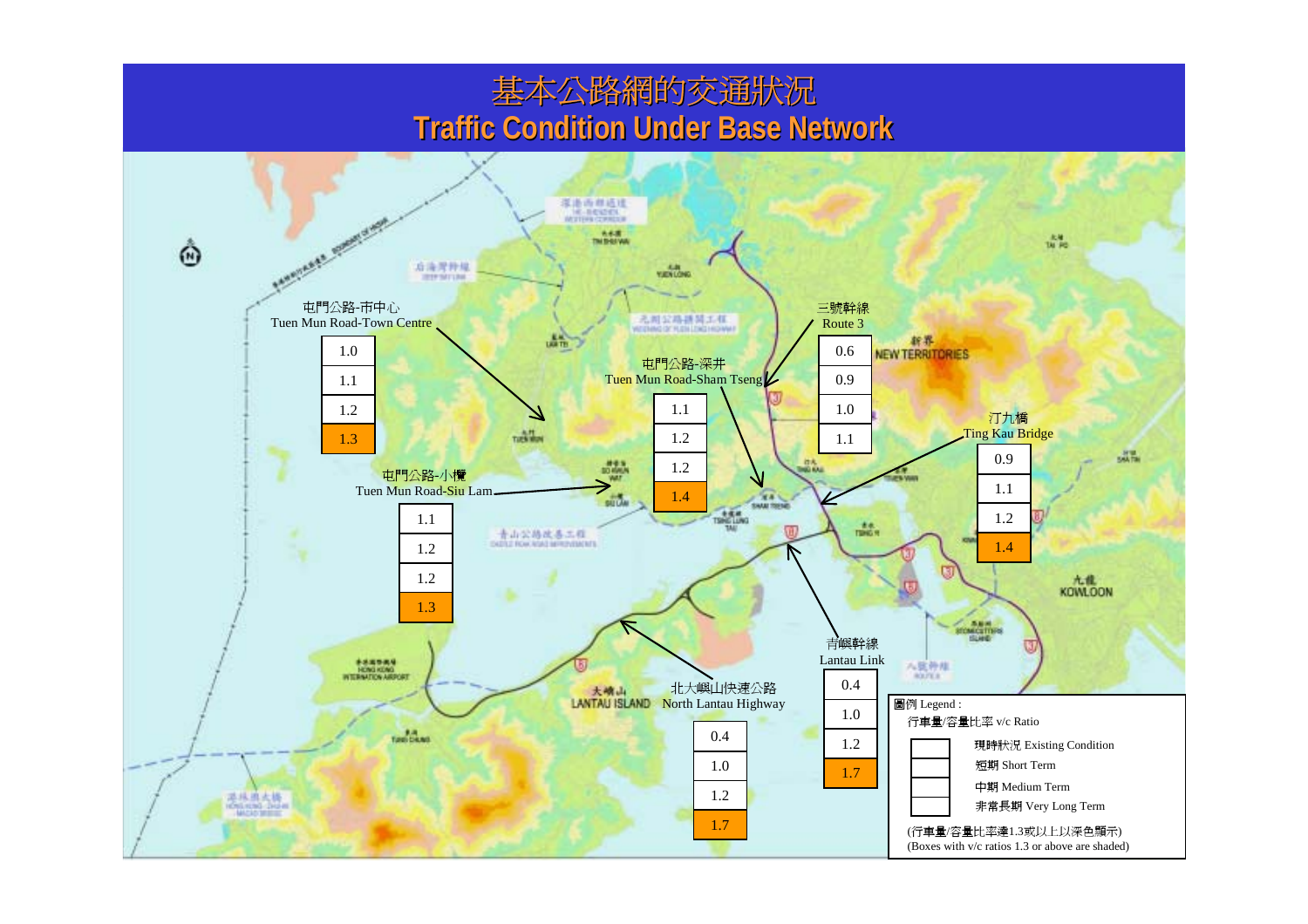### 方案一的非常長期交通狀況 **Very Long Term Traffic Condition Under Option 1 Very Long Term Traffic Condition Under Option 1**

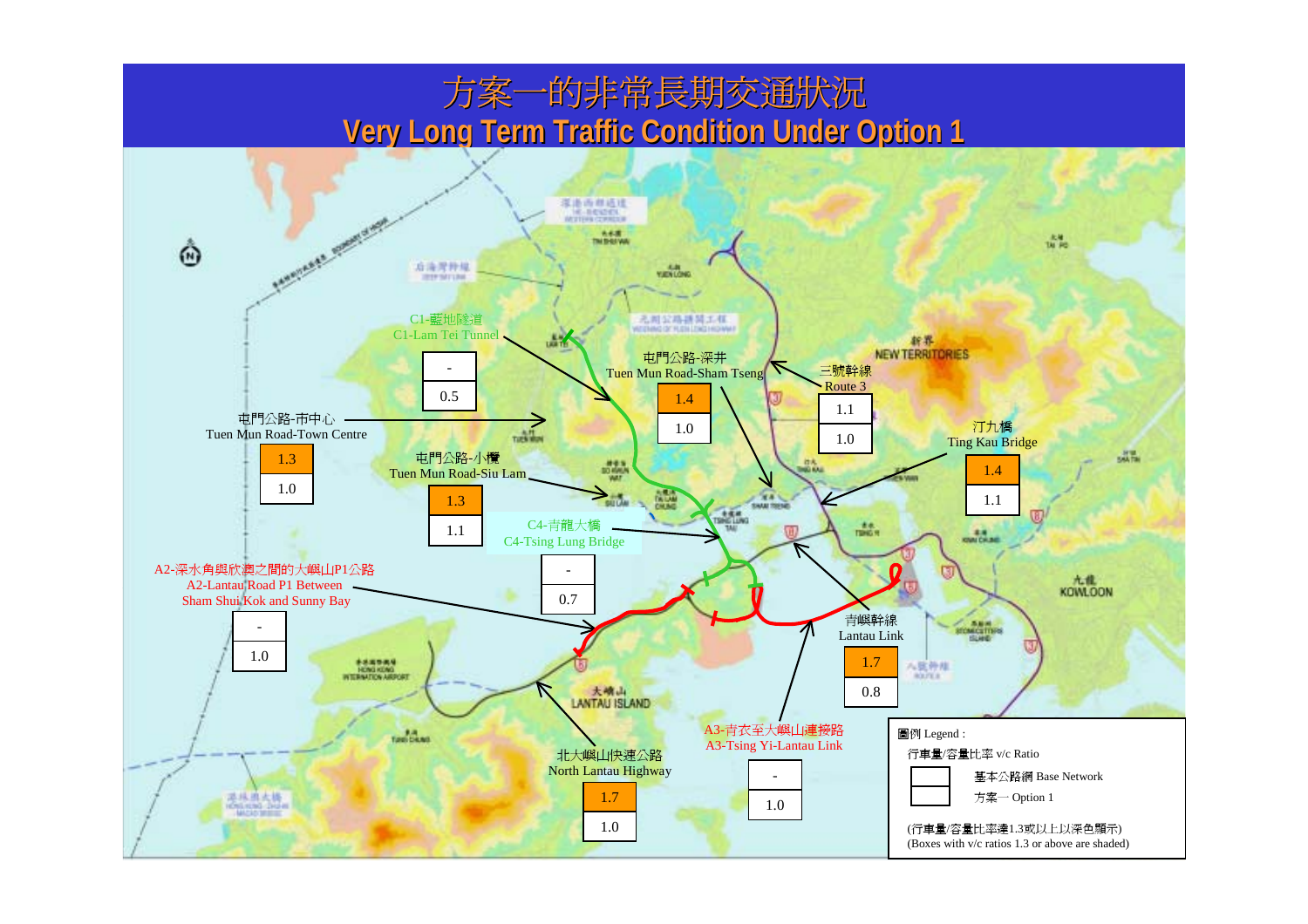# 方案二的非常長期交通狀況 **Very Long Term Traffic Condition Under Option 2 Very Long Term Traffic Condition Under Option 2**

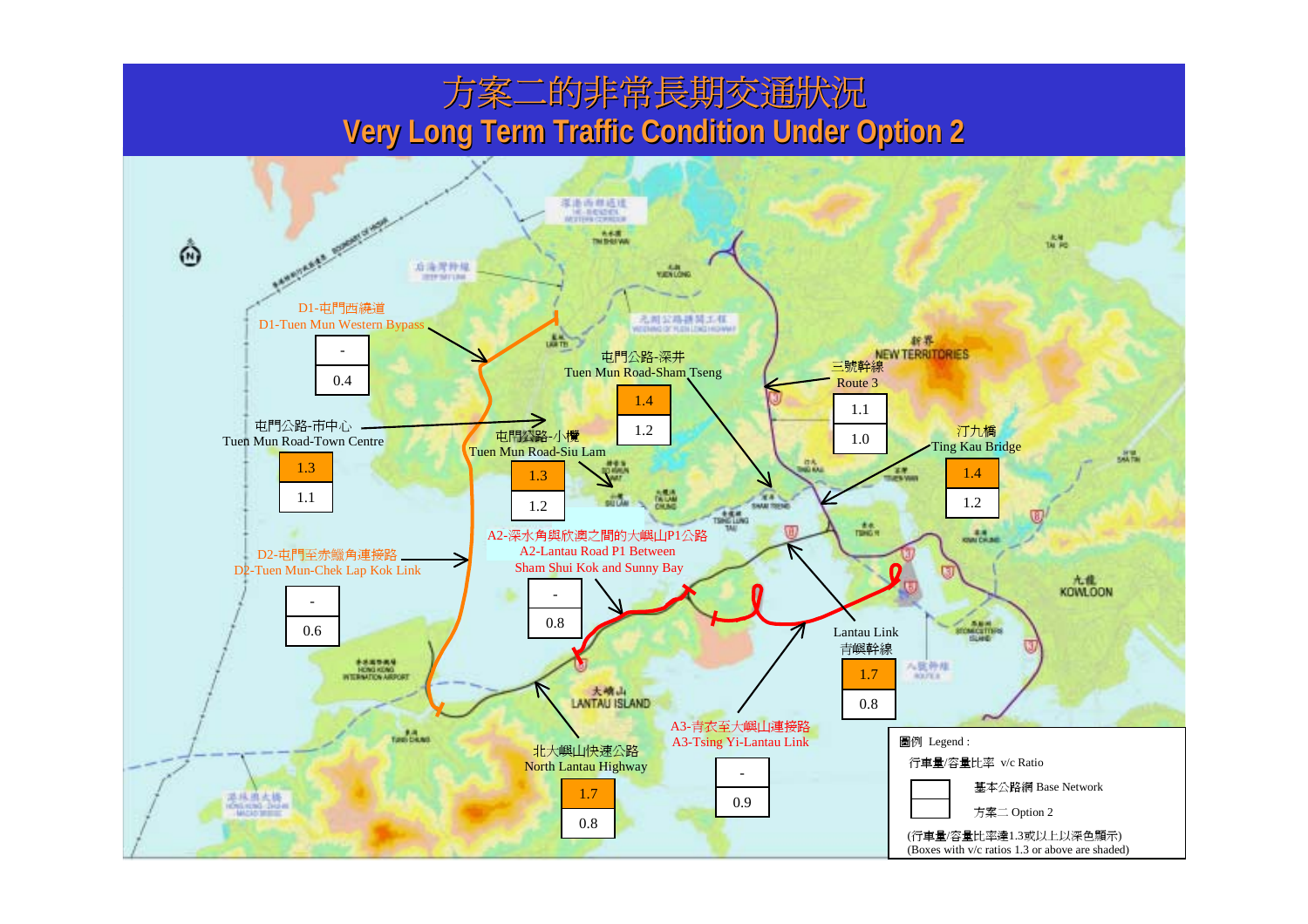# 方案三的非常長期交通狀況 **Very Long Term Traffic Condition Under Option 3 Very Long Term Traffic Condition Under Option 3**

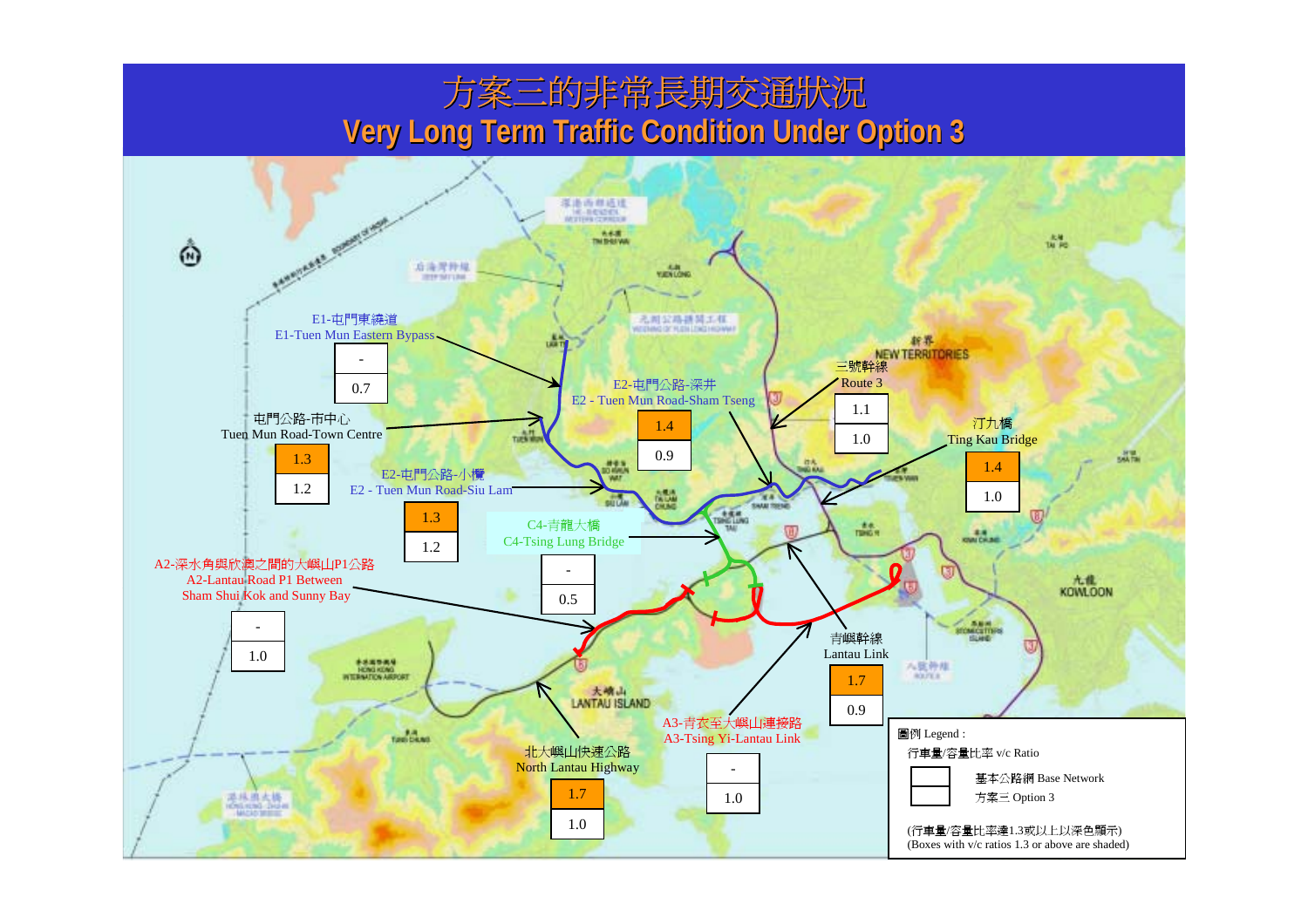### 方案一至方案三的成本及時間表 **Time Frame and Costs of Options 1 – 3**

|                        |                              | 工程成本                             | 總成本          | 預期實施年期                     |
|------------------------|------------------------------|----------------------------------|--------------|----------------------------|
|                        | 工程<br><b>Projects</b>        | (十億元)                            | (十億元)        | Anticipated                |
|                        |                              | Project                          | <b>Total</b> | implementation             |
|                        |                              | Cost <sup>1</sup>                | Cost         | Window                     |
|                        |                              | (\$billion)                      | (\$billion)  |                            |
|                        | (C5 除外)<br>$\mathbf c$<br>組合 | 13.5<br>(except C5)<br>Package C |              |                            |
| 方案一<br><b>Option 1</b> |                              |                                  | 2017 - 2022  |                            |
|                        | A2 <sup>2</sup>              | 2.3                              | 36.3         |                            |
|                        | A3                           | 17.7                             |              | 2023及以後<br>2023 and beyond |
|                        | A4                           | 1.8                              |              |                            |
|                        | C <sub>5</sub>               | 1.0                              |              |                            |
| 方案二<br>Option 2        | D<br>組合                      |                                  |              | $2017 - 2022$              |
|                        | Package D                    | 16.4                             |              |                            |
|                        | A2 <sup>2</sup>              | 2.3                              | 38.2         | 2023及以後<br>2023 and beyond |
|                        | A3                           | 17.7                             |              |                            |
|                        | A4                           | 1.8                              |              |                            |
|                        | $\mathsf E$<br>組合            |                                  |              | 2017 - 2022                |
| 方案三<br>Option 3        | Package E                    | 7.5                              |              |                            |
|                        | C <sub>4</sub>               | 6.5                              |              |                            |
|                        | A2 <sup>2</sup>              | 2.3                              | 36.8         |                            |
|                        | A3                           | 17.7                             |              |                            |
|                        | A4                           | 1.8                              |              | 2023及以後                    |
|                        | C <sub>5</sub>               | 1.0                              |              | 2023 and beyond            |

註解 Notes:

1. 「工程成本」包括工程本金及土地回收費用

"Project Cost " includes both the capital and land costs of the project.

2. 深水角至欣澳段

Section between Sham Shui Kok and Sunny Bay.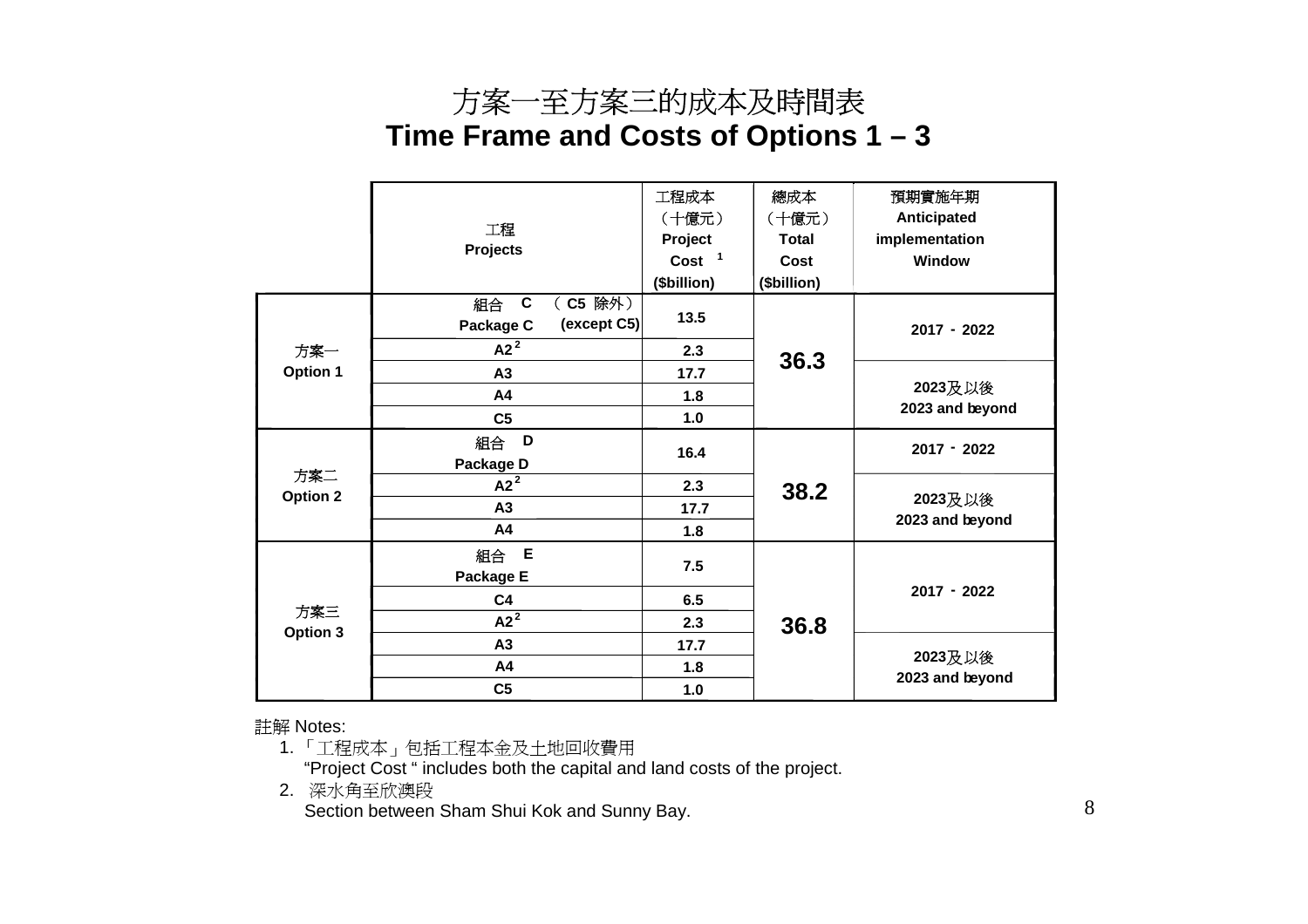

### 屯門公路 **Tuen Mun Road**

屯門公路市中心段 **Tuen Mun Road Town Centre Section**

> 屯門公路高速公路段 **Tuen Mun Road Expressway Section**



德福橋

**Telford Bridge**

小欖交匯處 **Siu LamInterchange**

屯門公路主要的改善工程

#### **Major Improvements to Tuen Mun Road**

- <sup>o</sup> Pavement 瀝青路面
- <sup>o</sup> Lane Width 行車線闊度
- <sup>o</sup> Hardshoulder 路肩
- <sup>o</sup> Sightline 行車觀線距離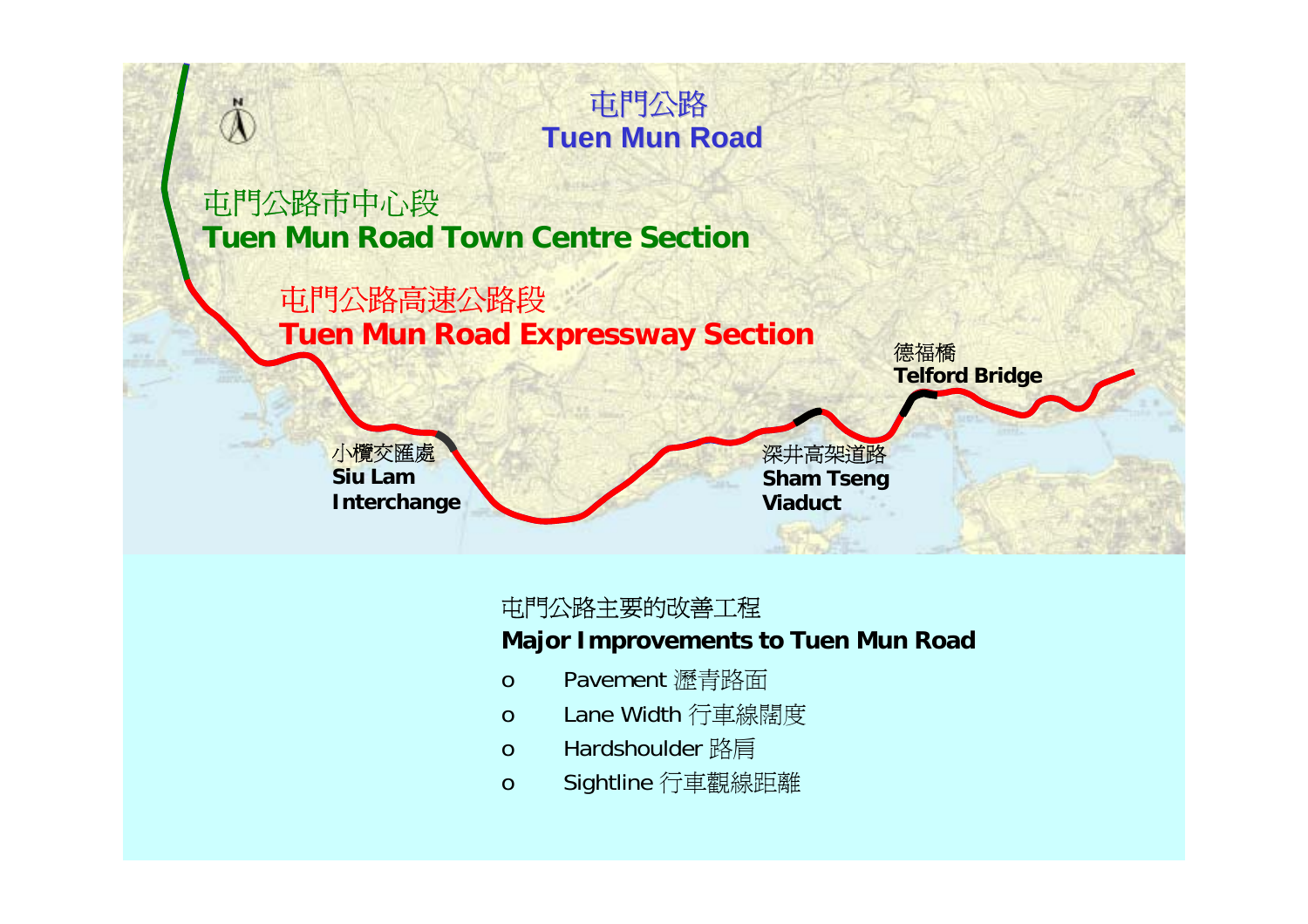#### 重建及改善屯門公路的進一步研究

### **Further Study on Reconstruction and Improvement of Tuen Mun Road**

#### 三線雙程與四線雙程比較 Dual 3-lane vs Dual 4-lane

|                                                                                                            | 三線雙程計劃                                                    | 四線雙程計劃                                                                                                                                              |
|------------------------------------------------------------------------------------------------------------|-----------------------------------------------------------|-----------------------------------------------------------------------------------------------------------------------------------------------------|
|                                                                                                            | <b>Dual 3-lane Scheme</b>                                 | <b>Dual 4-lane Scheme</b>                                                                                                                           |
| 工程時間表 Project Programme                                                                                    | 2006年第4季至2011年第4季<br>4th quarter 2006 to 4th quarter 2011 | 2007年第4季至2013年第2季<br>(較三線雙程改善計劃延遲 20 個月)<br>4th quarter 2007 to 2nd quarter 2013<br>(20 months delay as compared to the dual<br>3-lane improvement) |
| 工程費用 Project Cost                                                                                          | \$3,200 百萬 million                                        | \$5,500 百萬 million                                                                                                                                  |
| 經常性開支 Recurrent Consequences                                                                               | \$20 百萬 million                                           | \$37 百萬 million                                                                                                                                     |
| 土地回收 Land Resumption<br>私人土地回收<br>$\bullet$<br>Private land to be resumed<br>預計費用<br><b>Estimated Cost</b> | 250 平方米 $m2$<br>\$1 百萬 million                            | 7,064 平方米 m <sup>2</sup><br>\$200 百萬 million                                                                                                        |
| 噪音抒緩措施<br><b>Noise Mitigation Measures</b>                                                                 |                                                           |                                                                                                                                                     |
| 垂直式/懸掛式隔音屏 Vertical /<br>lo<br><b>Cantilevered Noise Barriers</b><br>半密封式隔音罩<br>le                         | 5.1 千米 km                                                 | 16.3 千米 km                                                                                                                                          |
| Semi-noise Enclosure<br>le                                                                                 |                                                           | 2.5 千米 km                                                                                                                                           |
| 密封式隔音罩<br><b>Full Noise Enclosure</b>                                                                      |                                                           | 0.22 千米 km                                                                                                                                          |
| 費用<br>lo<br>Cost                                                                                           | \$383 百萬 million                                          | \$1,300 百萬 million                                                                                                                                  |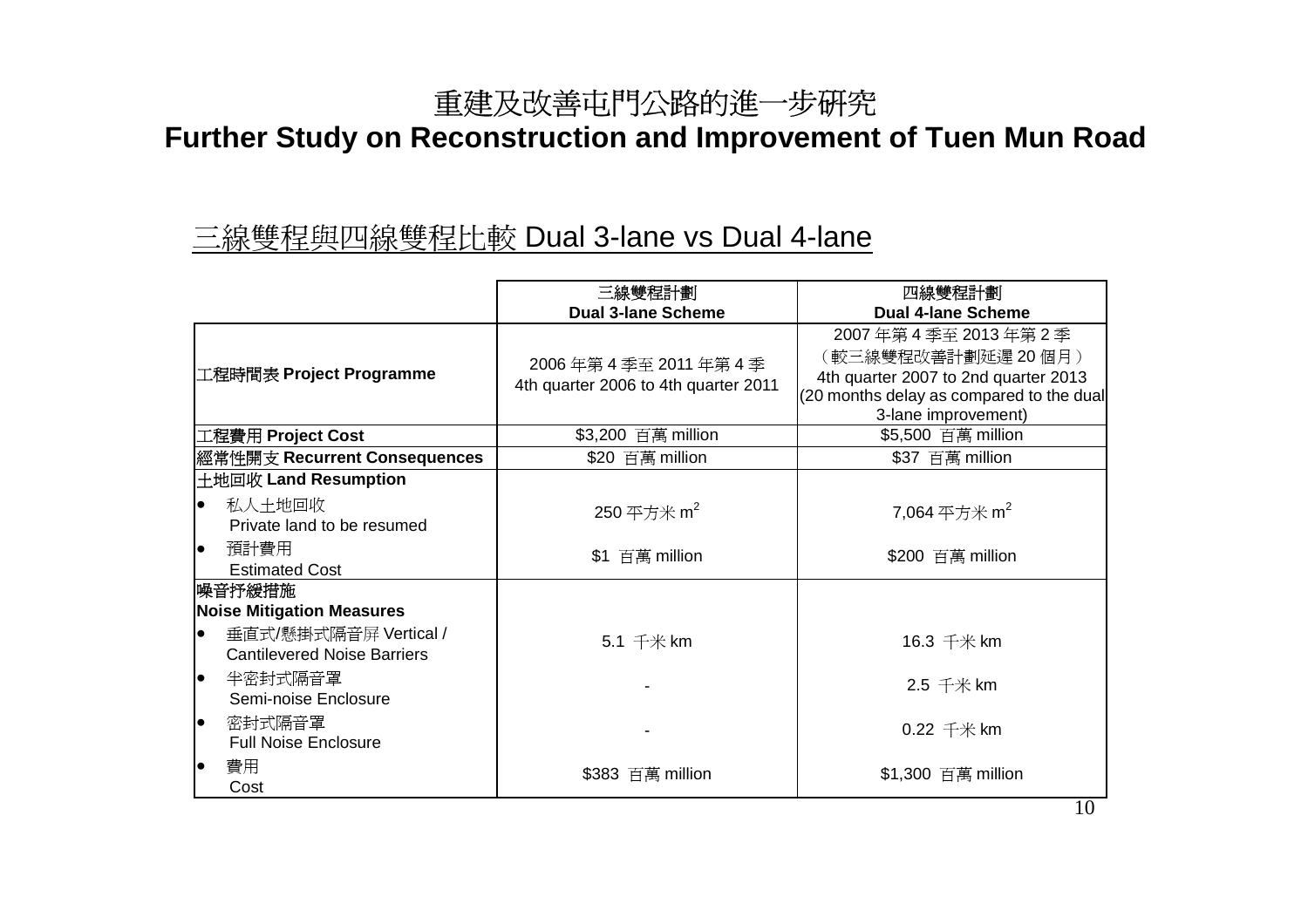### 屯門路市中心段 **–** 交通容量的限制 **Tuen Mun Road Town Centre Section – Capacity Constraints**